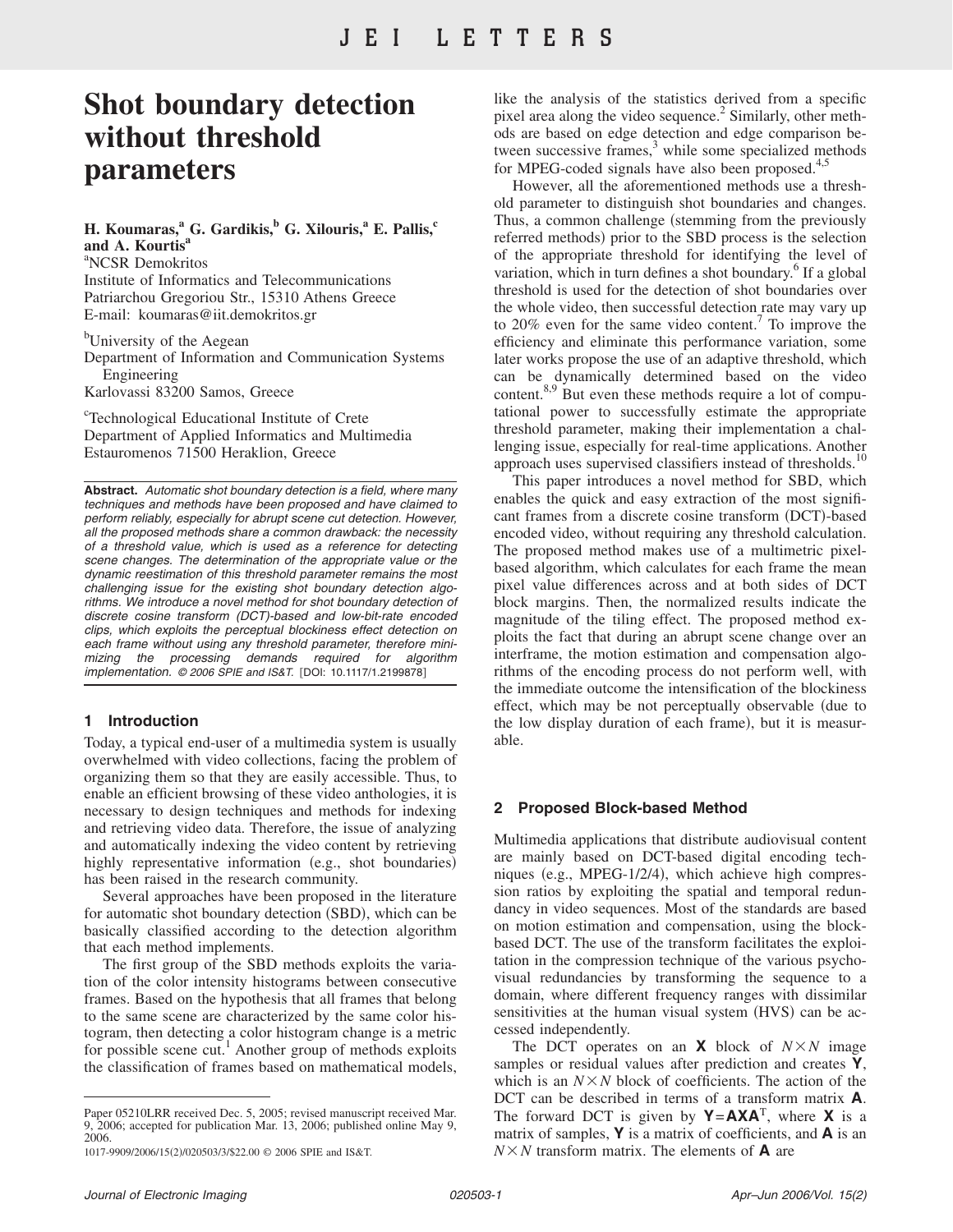

**Fig. 1** Pixel pairs that the proposed algorithm uses for blockiness estimation.

$$
A_{ij} = C_i \cos \frac{(2j+1)i\pi}{2N} \text{ where } C_i = \begin{cases} (1/N)^{1/2} & i = 0\\ (2/N)^{1/2} & i > 0. \end{cases} \tag{1}
$$

Therefore, the DCT can be written as

$$
Y_{xy} = C_x C_y \sum_{i=0}^{N-1} \sum_{j=0}^{N-1} X_{ij} \cos \frac{(2j+1)y\pi}{2N} \cos \frac{(2i+1)x\pi}{2N}.
$$
 (2)

Afterward, in the encoding chain, quantization of the aforementioned DCT coefficients is performed, which is the main reason for the quality degradation and the appearance of artifacts, like the blockiness effect.

The blockiness effect refers to a block pattern of size  $8 \times 8$  pixels in the compressed sequence, which is the result of the independent quantization of individual blocks of block-based DCT. Due to the DCT, within a block (8)  $\times$  8 pixels), the luminance discontinuities between any pair of adjacent pixels are reduced by the encoding and compression process. On the contrary, for all the pairs of adjacent pixels, located across and on both edge sides of the border of adjacent DCT blocks, the luminance discontinuities are increased through the encoding process.

Especially for video services in the framework of the 3G/4G mobile communication systems, where the encoding bit rate is very low, the blockiness effect is the main present artifact. Especially during a scene change, where the motion estimation and compensation efficiency falls, the blockiness effect is intensified, without being usually noticeable by the viewer,<sup>11</sup> but it is easily measurable by an image processing tool. Thus, by measuring the variance of the blockiness effect during a video sequence, it is possible to identify where and when scene change takes place.

To measure the intensity of the blockiness effect, the average luminance discontinuities at the boundaries of adjacent blocks are calculated by simply comparing the corresponding luminance pixel values. The larger the difference, the more severe is the blockiness effect. For this purpose, for each frame of the video sequence, the individual offsets of the block pixel pairs that Fig. 1 demonstrates are calculated as

$$
offset = |pixel_i - pixel_{i+1}|.
$$
 (3)

For clarity, Fig. 2 depicts a graphical representation of the offset that Eq.  $(3)$  calculates.

The vertical  $\langle$  offset $\rangle$  values of a frame can be defined as

$$
\langle \text{offset} \rangle_V = \sum_{i=1}^{w-8/8} \sum_{j=1}^{h} \frac{|\text{pixel}_{8ij} - \text{pixel}_{8i+1j}|}{h(w-8)/8}.
$$
 (4)

Similarly the horizontal  $\langle$  offset $\rangle$  is

$$
\langle \text{offset} \rangle_H = \sum_{i=1}^w \sum_{j=1}^{h-8/8} \frac{|\text{pixel}_{i8j} - \text{pixel}_{i8j+1}|}{(h-8)w/8}.
$$
 (5)

Thus, the  $\langle \text{offset} \rangle$  for all the pixel pairs of a video frame with width *w* and height *h* is calculated as

$$
\langle \text{offset} \rangle_{\text{frame}} = \frac{\langle \text{offset} \rangle_V + \langle \text{offset} \rangle_H}{2}.
$$
 (6)

Afterward, the averaged offset per frame is normalized within 0.01 and 1, where 1 denotes the highest blockiness value and 0.01 the lowest one:

$$
clip(0.01, 1, \langle offset \rangle_{frame}), \qquad (7)
$$

where  $\text{clip}(x, y, z)$  is a function that normalizes *z* within the range  $[x, y]$ . Therefore, by applying Eq. (7) to encoded video sequences, the clipped fluctuation of the averaged offset (i.e., the blockiness effect) per frame can be deduced. Based on this and taking under consideration that during a scene change the blockiness effect instantaneously is strengthened, then Eq. (7) provides a quick and simple metric of scene changes.

Due to the fact that during an abrupt scene change, the values of the  $\langle$  offset $\rangle$  become significantly larger than these of an intrascene  $\langle$  offset $\rangle$ , by applying the value normalization with Eq. (7), a clear association is deduced between the clipped  $\langle$  offset $\rangle$  values and the abrupt scene change. More specifically, all the measured clipped  $\langle$  offset $\rangle$  values coming from intrascene frames are relatively low (i.e.,  $<$  0.1), while the measured clipped  $\langle$  offset $\rangle$  values, resulting from a frame over an abrupt scene change, are equal to 1. The most important is that it is not observed more than a few middle values (i.e., around 0.5), which denote severe camera moving, such as zooming, panning, etc. Thus, the difference between the intrascene and interscene  $\langle$  offset $\rangle$  values is so intense that the requirement for any sophisticated threshold estimation for the shot boundary detection is eliminated.

#### **3 Evaluation of the Proposed Method on Real Video Clips**

To evaluate the proposed method, a video sequence of 1500 frames from the motion picture *Spider-Man II* was used as the test signal. The initial PAL (phase alternation line) MPEG-2 video content was transcoded to CIF (common intermediate format) MPEG-4 at 256 kbits/s advanced simple profile. On the final coded signal, an implementation $12$  of the aforementioned blockiness estimation algorithm was applied to perform the shot boundary detection. Fig. 3 depicts the deduced  $\langle$  offset $\rangle$  per frame, which was calculated by this procedure.

Based on Fig. 3, it is also experimentally proved that all the measured clipped  $\langle$  offset $\rangle$  values that come from intrascene frames are relatively low (i.e.,  $<$  0.1), while the measured clipped  $\langle$  offset $\rangle$  values, resulting from a frame over an abrupt scene change, are equal to 1.